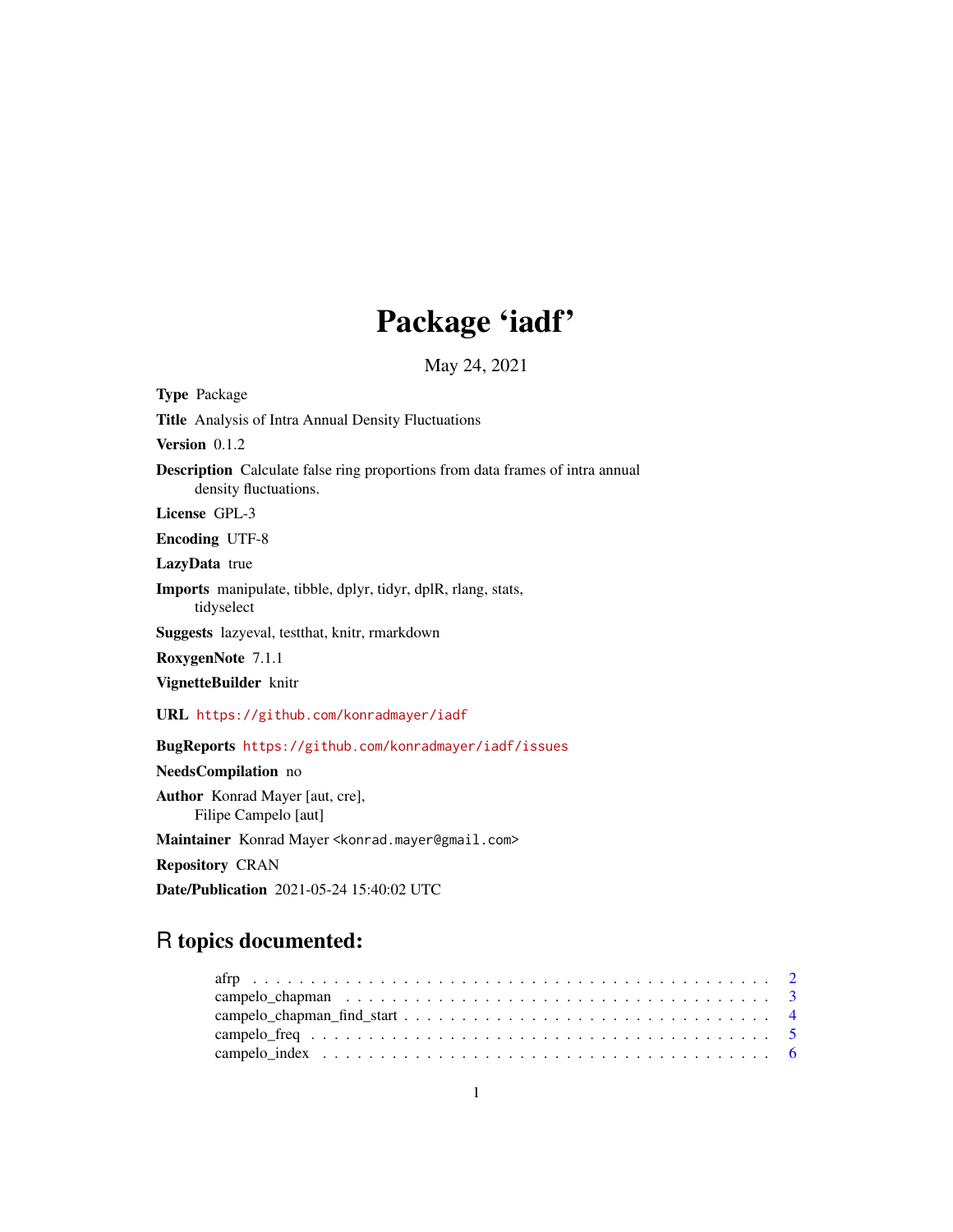#### <span id="page-1-0"></span> $2 \t{a$ frp $a$ fr $b$

| Index |  |  |
|-------|--|--|
|       |  |  |
|       |  |  |
|       |  |  |
|       |  |  |
|       |  |  |
|       |  |  |
|       |  |  |
|       |  |  |
|       |  |  |
|       |  |  |
|       |  |  |
|       |  |  |
|       |  |  |
|       |  |  |

<span id="page-1-1"></span>afrp *adjusted false ring proportion*

#### Description

Calculate the adjusted false ring proportion, as suggested by Osborn et. al. (1997), of a set of binary false ring assignments.

#### Usage

afrp(iadf)

#### Arguments

iadf A data frame with numeric columns representing individual series and years as rownames where years with IADF are marked with 1, those without with 0, years not covered by the series are set to NA.

#### Value

a data frame

#### References

Osborn TJ, Briffa KR and Jones PD (1997) Adjusting variance for sample-size in tree-ring chronologies and other regional mean time-series. Dendrochronologia 15, 89-99.

#### See Also

[frp](#page-6-1)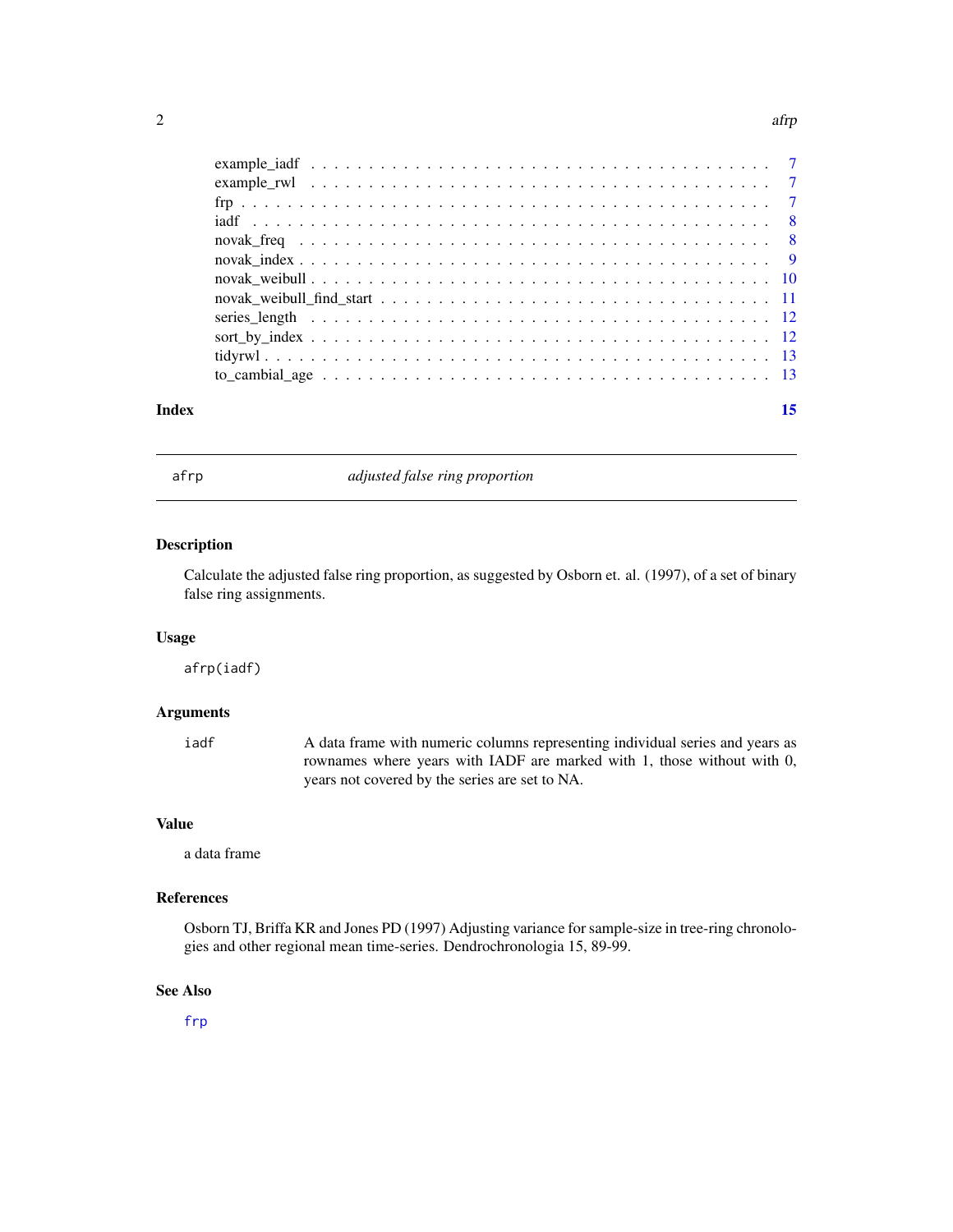#### <span id="page-2-1"></span><span id="page-2-0"></span>Description

Chapman model fitting to size classes for the calculation of size corrected IADF frequencies according to Campelo et al. (2015).

#### Usage

```
campelo_chapman(
 campelo_freq_object,
 min.n = 15,
 start = NULL,
 make.plot = TRUE,
 max.iter = 500,...
)
```
#### Arguments

| campelo_freq_object |                                                                                     |
|---------------------|-------------------------------------------------------------------------------------|
|                     | a campelo frequency object, output of campelo_freq                                  |
| min.n               | minimum number of samples within each group to be included in model estima-<br>tion |
| start               | set custom start values - default to $list(a = 0.8, b = 0.03, c = 12.5)$            |
| make.plot           | logical                                                                             |
| max.iter            | maximum iterations for internally used nls                                          |
| $\cdot$             | additional plotting arguments                                                       |

#### Value

a model object of class "nls"

#### References

Campelo, F., Vieira, J., Battipaglia, G. et al. Which matters most for the formation of intra-annual density fluctuations in Pinus pinaster: age or size? Trees (2015) 29: 237. doi:10.1007/s00468-014- 1108-9

#### See Also

[campelo\\_freq](#page-4-1), [campelo\\_index](#page-5-1)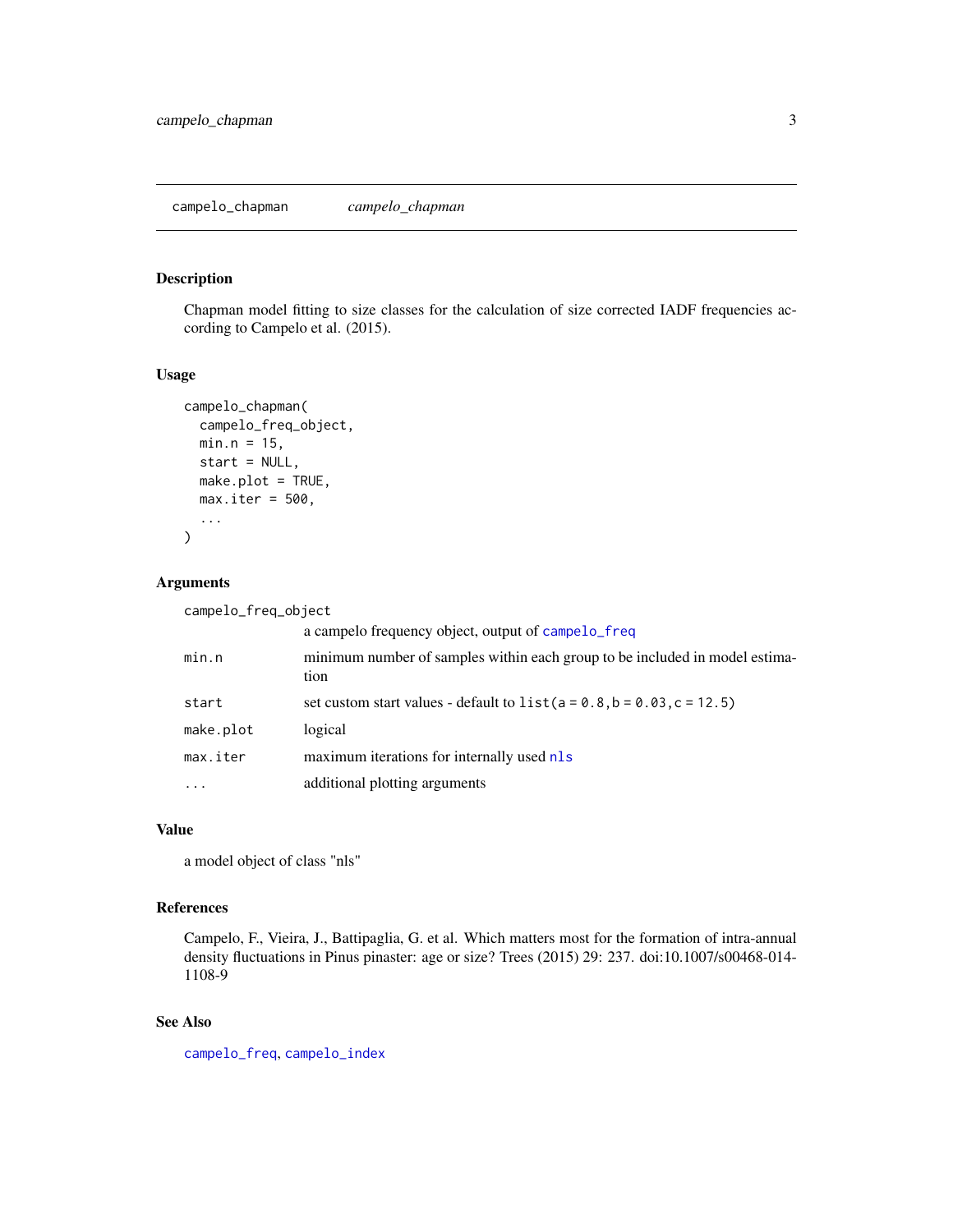#### Examples

```
data('example_iadf')
data('example_rwl')
model <- campelo_chapman(campelo_freq(example_iadf, example_rwl))
campelo_index(example_iadf, example_rwl, model)
```
campelo\_chapman\_find\_start

*campelo\_chapman\_find\_start*

#### Description

Find good start values manually in case [campelo\\_chapman](#page-2-1) returns an error caused by insufficient default starting values.

#### Usage

```
campelo_chapman_find_start(
  campelo_freq_object,
  min.n = 15,
  max_a = 3,
  max_b = 1,
  max_c = 17\mathcal{L}
```
#### Arguments

```
campelo_freq_object
```

|           | a campelo frequency object, output of campelo_freq                                  |
|-----------|-------------------------------------------------------------------------------------|
| min.n     | minimum number of samples within each group to be included in model estima-<br>tion |
| $max_a$   | maximum value of manipulate slider for parameter a                                  |
| $max_b$   | maximum value of manipulate slider for parameter b                                  |
| $max_{c}$ | maximum value of manipulate slider for parameter c                                  |
|           |                                                                                     |

#### Value

a list which can be used as input argument 'start' in [campelo\\_chapman](#page-2-1)

<span id="page-3-0"></span>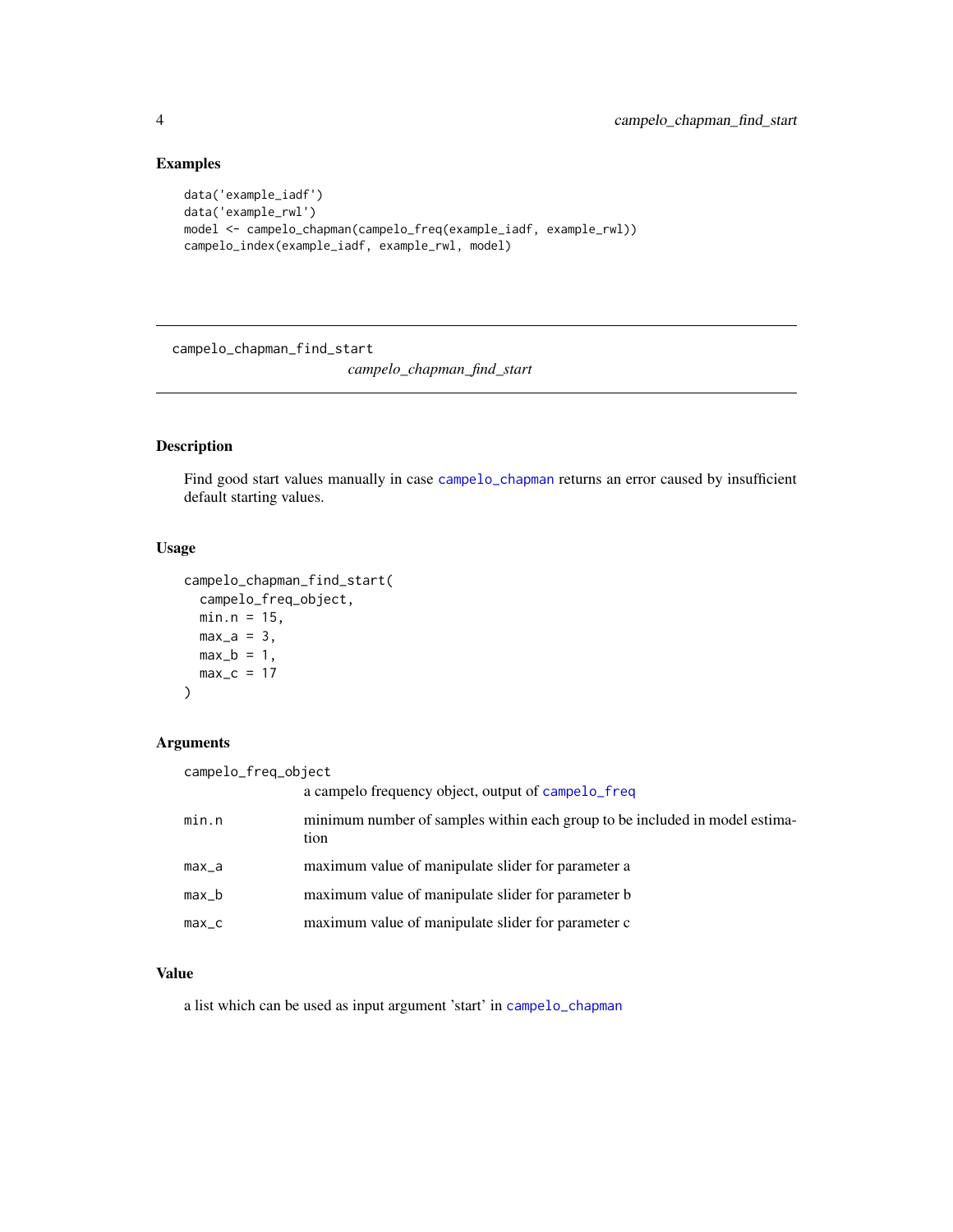<span id="page-4-1"></span><span id="page-4-0"></span>

#### Description

Calculate the frequency per ring width class as suggested by Campelo (2015).

#### Usage

```
campelo_freq(iadf, rwl, n = 20)
```
#### Arguments

| iadf | A data frame with numeric columns representing individual series and years as<br>rownames where years with IADF are marked binary with 1, those without with<br>0, years not covered by the series are set to NA. |
|------|-------------------------------------------------------------------------------------------------------------------------------------------------------------------------------------------------------------------|
| rw1  | data frame containing ring widths with years in rows and series in columns                                                                                                                                        |
| n    | number of ring width classes                                                                                                                                                                                      |

#### Value

a data frame

#### References

Campelo, F., Vieira, J., Battipaglia, G. et al. Which matters most for the formation of intra-annual density fluctuations in Pinus pinaster: age or size? Trees (2015) 29: 237. doi:10.1007/s00468-014- 1108-9

#### See Also

[campelo\\_chapman](#page-2-1), [campelo\\_index](#page-5-1)

#### Examples

```
data('example_iadf')
data('example_rwl')
model <- campelo_chapman(campelo_freq(example_iadf, example_rwl))
campelo_index(example_iadf, example_rwl, model)
```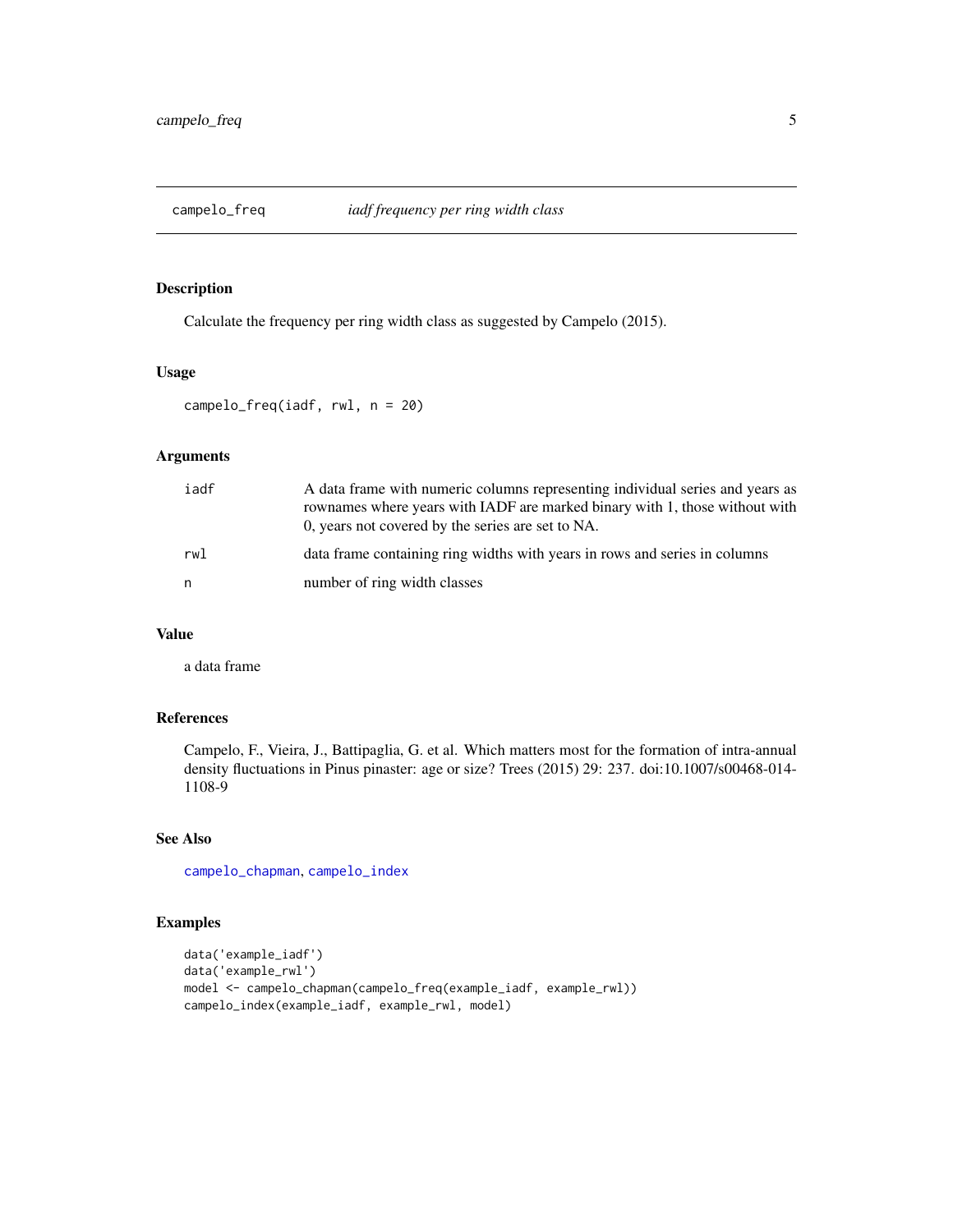<span id="page-5-1"></span><span id="page-5-0"></span>campelo\_index *campelo\_index*

#### Description

Calculation of size corrected IADF frequencies according to Campelo et al. (2015)

#### Usage

campelo\_index(iadf, rwl, model)

#### Arguments

| iadf  | A data frame with numeric columns representing individual series and years as<br>rownames where years with IADF are marked binary with 1, those without with<br>0, years not covered by the series are set to NA. |
|-------|-------------------------------------------------------------------------------------------------------------------------------------------------------------------------------------------------------------------|
| rwl   | a rwl/data.frame object                                                                                                                                                                                           |
| model | a chapman model, output of campelo chapman                                                                                                                                                                        |

#### Value

a data frame

#### References

Campelo, F., Vieira, J., Battipaglia, G. et al. Which matters most for the formation of intra-annual density fluctuations in Pinus pinaster: age or size? Trees (2015) 29: 237. doi:10.1007/s00468-014- 1108-9

#### See Also

[campelo\\_freq](#page-4-1), [campelo\\_chapman](#page-2-1)

#### Examples

```
data('example_iadf')
data('example_rwl')
model <- campelo_chapman(campelo_freq(example_iadf, example_rwl))
campelo_index(example_iadf, example_rwl, model)
```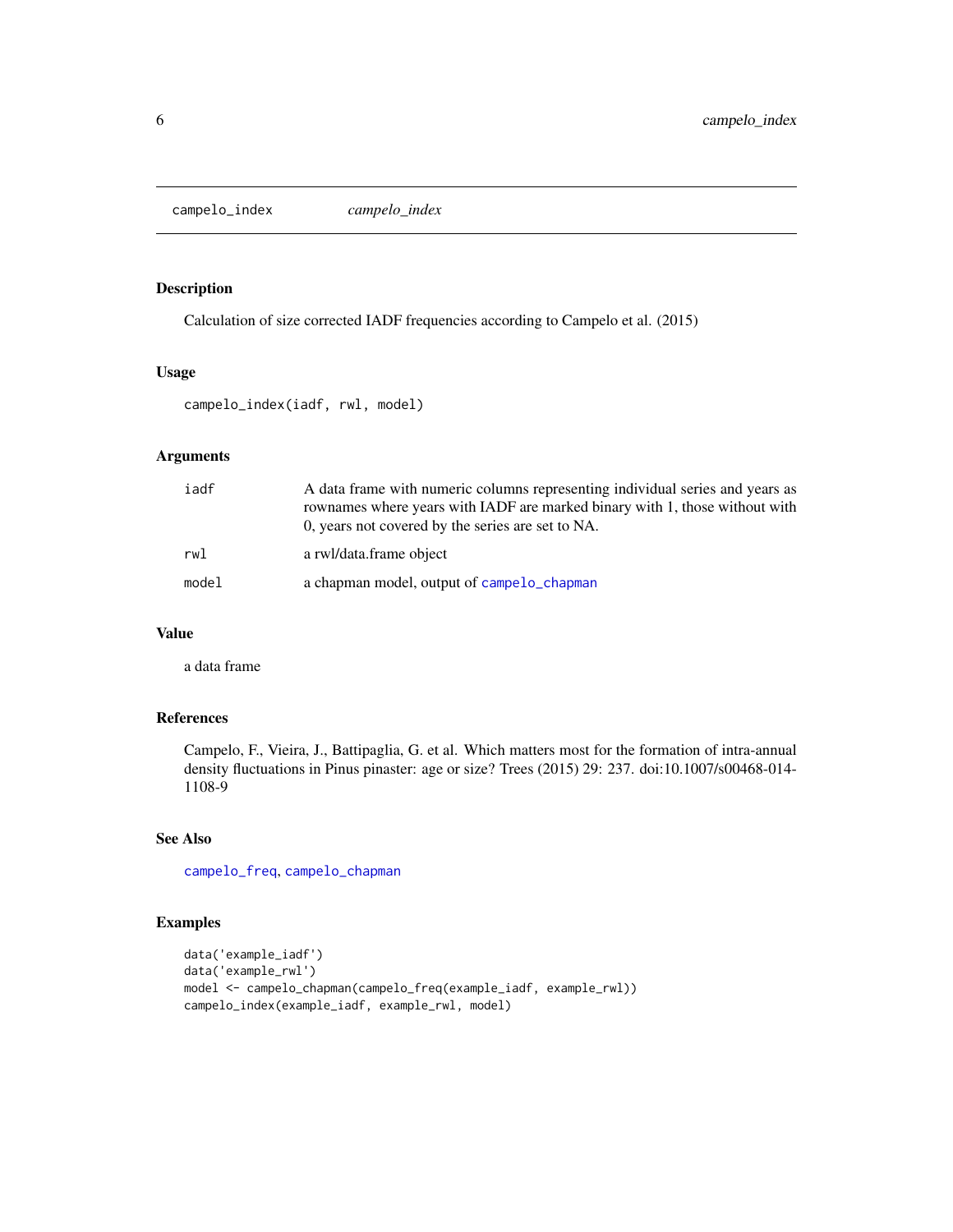<span id="page-6-0"></span>example\_iadf *example\_iadf*

#### Description

An rwl object to be used in documented examples

#### Usage

example\_iadf

#### Format

A data.frame with 135 years and 30 series.

example\_rwl *example\_rwl*

#### Description

An rwl object to be used in documented examples

#### Usage

example\_rwl

#### Format

A data.frame with 135 years and 30 series.

<span id="page-6-1"></span>frp *false ring proportion*

#### Description

Calculate the false ring proportion of a set of binary false ring assignments.

#### Usage

frp(iadf)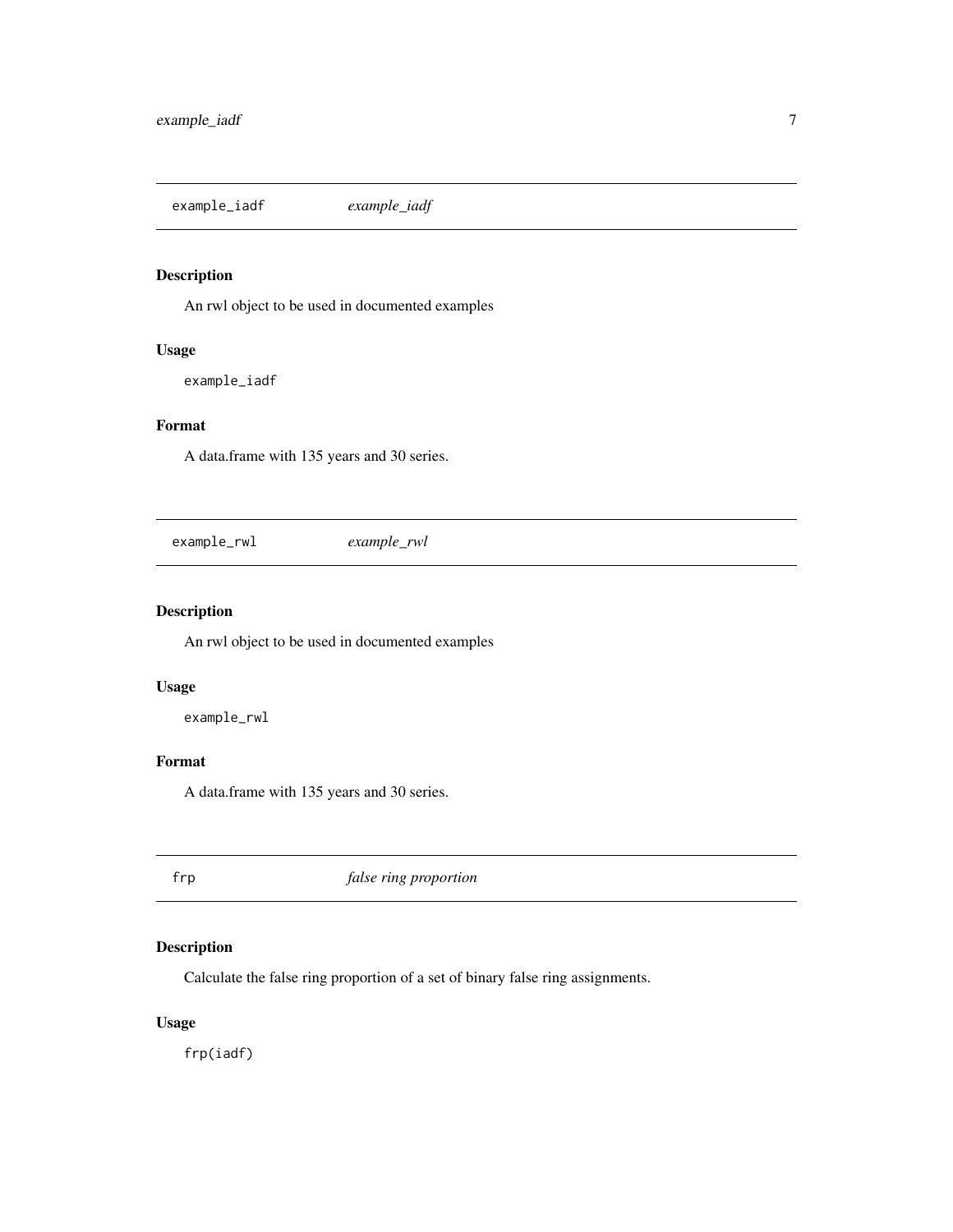#### <span id="page-7-0"></span>Arguments

| iadf | A data frame with numeric columns representing individual series and years as |
|------|-------------------------------------------------------------------------------|
|      | rownames where years with IADF are marked binary with 1, those without with   |
|      | 0, years not covered by the series are set to NA.                             |

#### Value

a data frame

#### See Also

[afrp](#page-1-1)

|--|--|

#### Description

calculate false ring proportions from data frames of intra annual density fluctuations

<span id="page-7-1"></span>novak\_freq *iadf frequency per cambial age*

#### Description

Calculate the frequency per cambial age as suggested by Novak et al. (2013).

#### Usage

novak\_freq(iadf, po = NULL)

#### Arguments

| iadf | A data frame with numeric columns representing individual series and years as<br>rownames where years with IADF are marked binary with 1, those without with<br>0, years not covered by the series are set to NA. |
|------|-------------------------------------------------------------------------------------------------------------------------------------------------------------------------------------------------------------------|
| po   | a data frame with pith offsets with series names in the first and pith offset as<br>number of rings in the second column                                                                                          |

#### Value

a data frame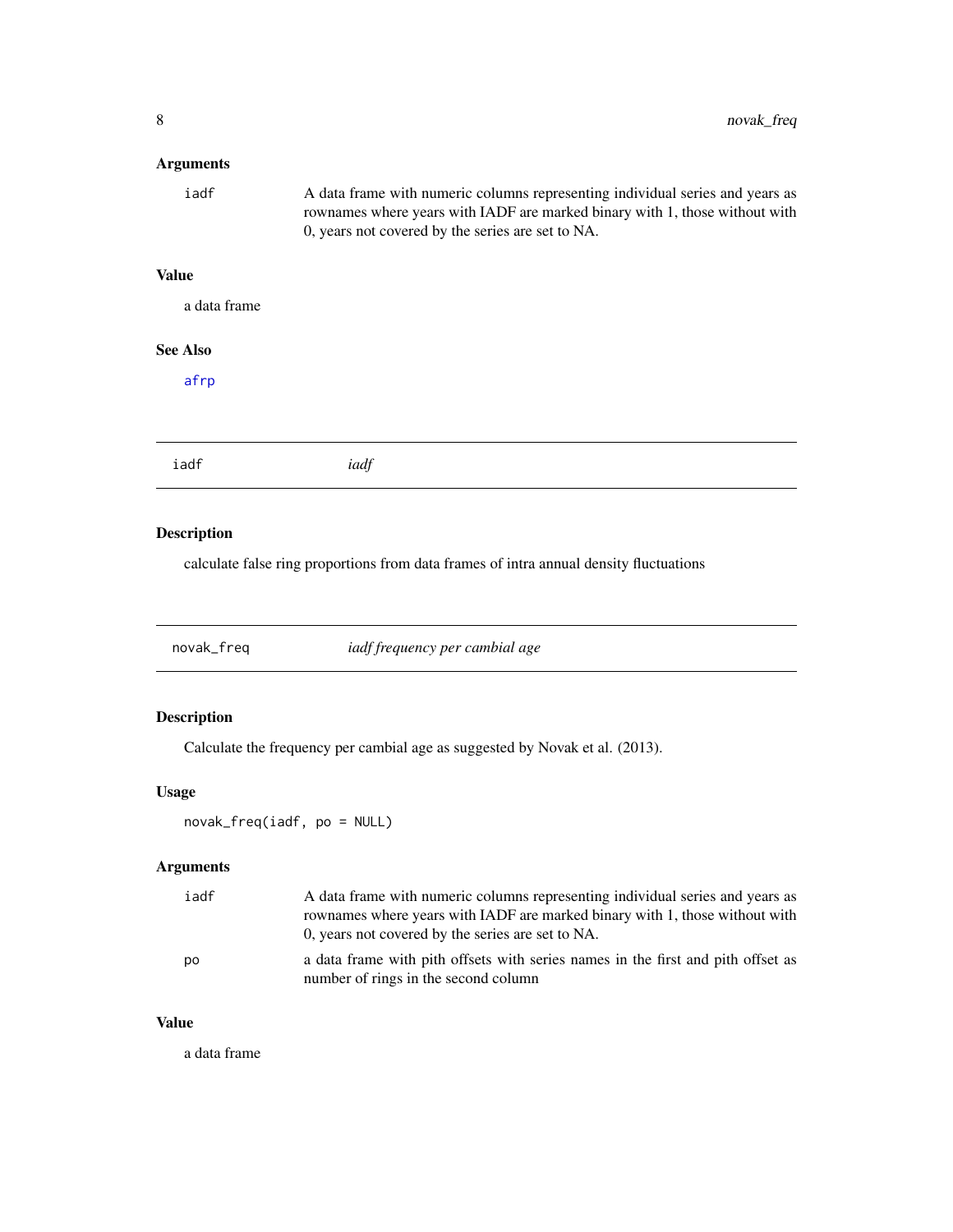#### <span id="page-8-0"></span>novak\_index 9

#### References

Novak, Klemen and Sánchez, Miguel Angel Saz and Čufar, Katarina and Raventós, Josep and de Luis, Martin. Age, climate and intra-annual density fluctuations in in Spain, IAWA Journal, 34, 459-474 (2013), doi:10.1163/22941932-00000037

#### See Also

[novak\\_weibull](#page-9-1), [novak\\_index](#page-8-1)

#### Examples

```
data('example_iadf')
model <- novak_weibull(novak_freq(example_iadf), 15)
novak_index(example_iadf, model)
```
<span id="page-8-1"></span>novak\_index *novak\_index*

#### Description

Calculation of age corrected IADF frequencies according to Novak et al. (2013).

#### Usage

```
novak_index(iadf, model, po = NULL, method = "difference")
```
#### Arguments

| iadf   | A data frame with numeric columns representing individual series and years as<br>rownames where years with IADF are marked binary with 1, those without with<br>0, years not covered by the series are set to NA. |
|--------|-------------------------------------------------------------------------------------------------------------------------------------------------------------------------------------------------------------------|
| model  | a model, output of either novak_weibull                                                                                                                                                                           |
| po     | an optional data frame of pith offsets with series names in the first and pith<br>offsets in the second column                                                                                                    |
| method | method for the RCS detrending, 'quotient' or 'difference'                                                                                                                                                         |

#### Value

a data frame

#### References

Novak, Klemen and Sánchez, Miguel Angel Saz and Čufar, Katarina and Raventós, Josep and de Luis, Martin. Age, climate and intra-annual density fluctuations in in Spain, IAWA Journal, 34, 459-474 (2013), doi:10.1163/22941932-00000037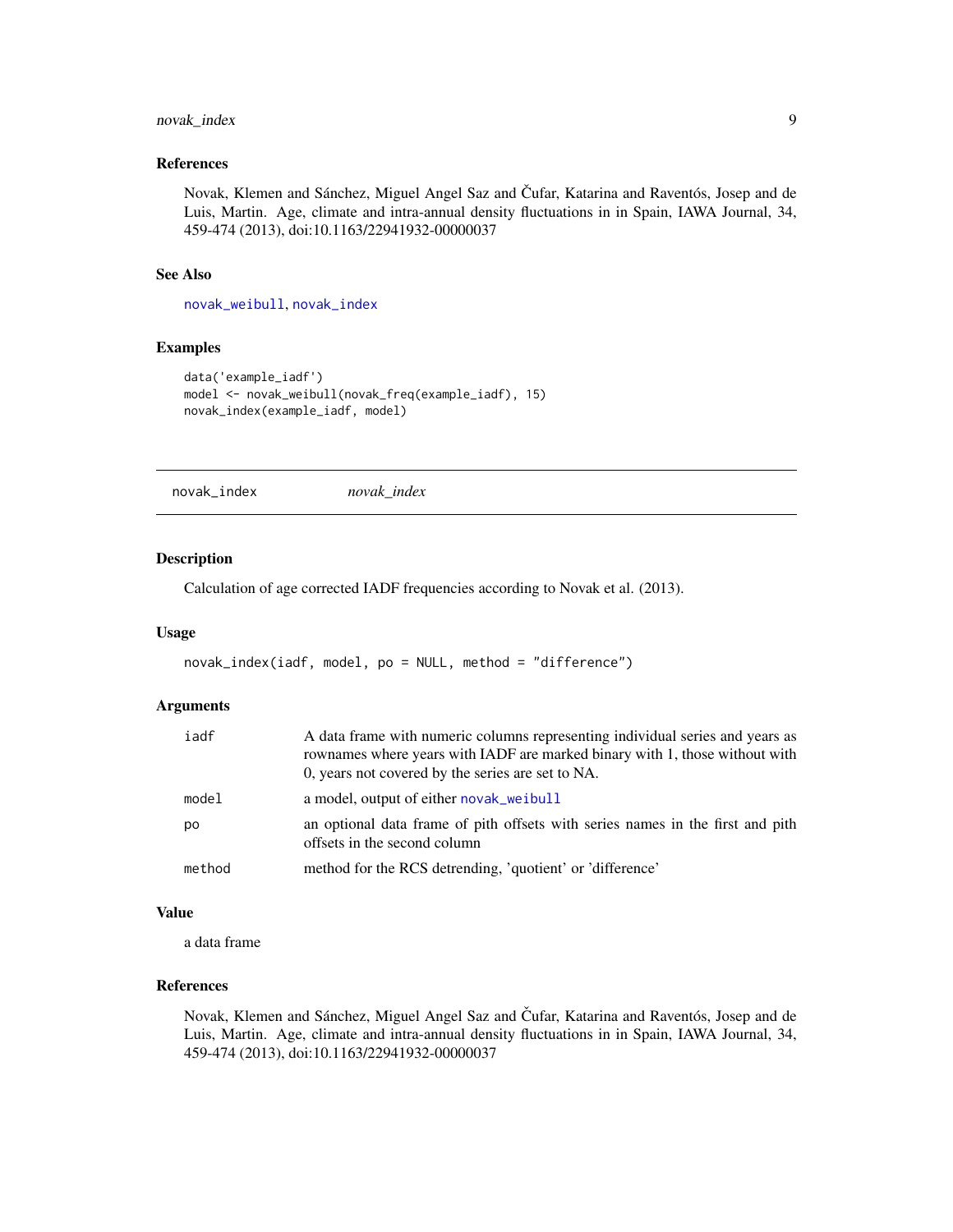#### See Also

[novak\\_freq](#page-7-1), [novak\\_weibull](#page-9-1)

#### Examples

```
data('example_iadf')
model <- novak_weibull(novak_freq(example_iadf), 15)
novak_index(example_iadf, model)
```
<span id="page-9-1"></span>novak\_weibull *novak\_weibull*

#### Description

Fit a Weibull function for the calculation of age corrected IADF frequencies according to Novak et al. (2013).

#### Usage

```
novak_weibull(
  novak_freq_object,
 min.n = 15,
  start = NULL,
 max.iter = 500,
 make.plot = TRUE,
  ...
)
```
#### Arguments

novak\_freq\_object

|           | A novak_freq_object as obtained from novak_freq                                         |
|-----------|-----------------------------------------------------------------------------------------|
| min.n     | minimum number of samples within each cambial age to be included in model<br>estimation |
| start     | set custom start values - default to $list(a = 4, b = 0.33, c = 15.5)$                  |
| max.iter  | maximum iterations for internally used nls                                              |
| make.plot | logical                                                                                 |
| $\cdot$   | additional plotting arguments                                                           |

#### Value

a model object of class "nls"

#### References

Novak, Klemen and Sánchez, Miguel Angel Saz and Čufar, Katarina and Raventós, Josep and de Luis, Martin. Age, climate and intra-annual density fluctuations in in Spain, IAWA Journal, 34, 459-474 (2013), doi:10.1163/22941932-00000037

<span id="page-9-0"></span>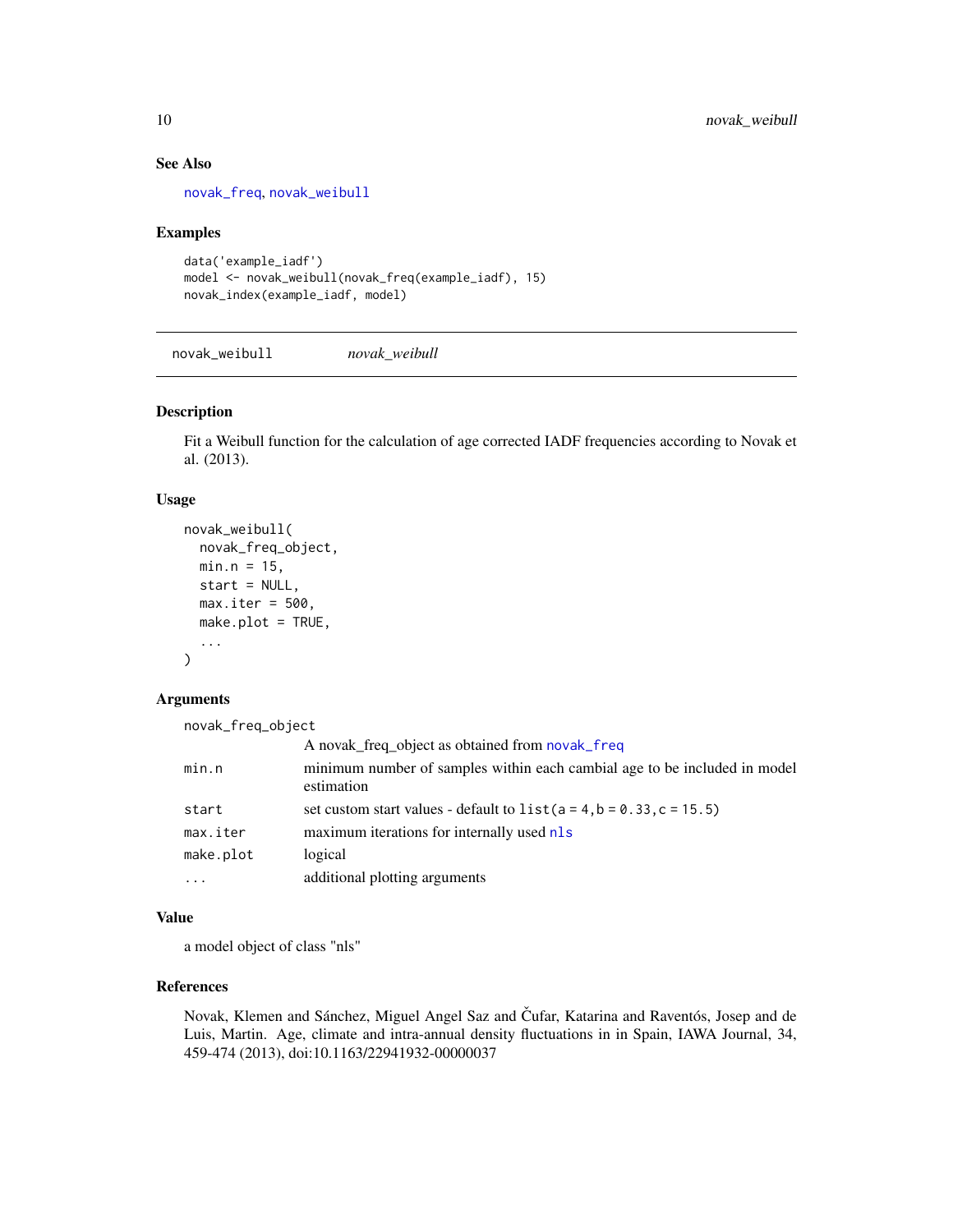#### <span id="page-10-0"></span>novak\_weibull\_find\_start 11

#### See Also

[novak\\_freq](#page-7-1), [novak\\_index](#page-8-1)

#### Examples

```
data('example_iadf')
model <- novak_weibull(novak_freq(example_iadf), 15)
novak_index(example_iadf, model)
```
novak\_weibull\_find\_start

*novak\_weibull\_find\_start*

#### Description

Find good start values manually in case [novak\\_weibull](#page-9-1) returns an error caused by insufficient default starting values.

#### Usage

```
novak_weibull_find_start(
 novak_freq_object,
 min.n = 15,
 max_a = 10,
 max_b = 3,
 max_c = 30)
```
#### Arguments

| novak_freq_object |                                                                                         |
|-------------------|-----------------------------------------------------------------------------------------|
|                   | A novak_freq_object as obtained from novak_freq                                         |
| min.n             | minimum number of samples within each cambial age to be included in model<br>estimation |
| max_a             | maximum value of manipulate slider for parameter a                                      |
| max_b             | maximum value of manipulate slider for parameter b                                      |
| $max_{c}$         | maximum value of manipulate slider for parameter c                                      |

#### Value

a list which can be used as input argument 'start' in [novak\\_weibull](#page-9-1)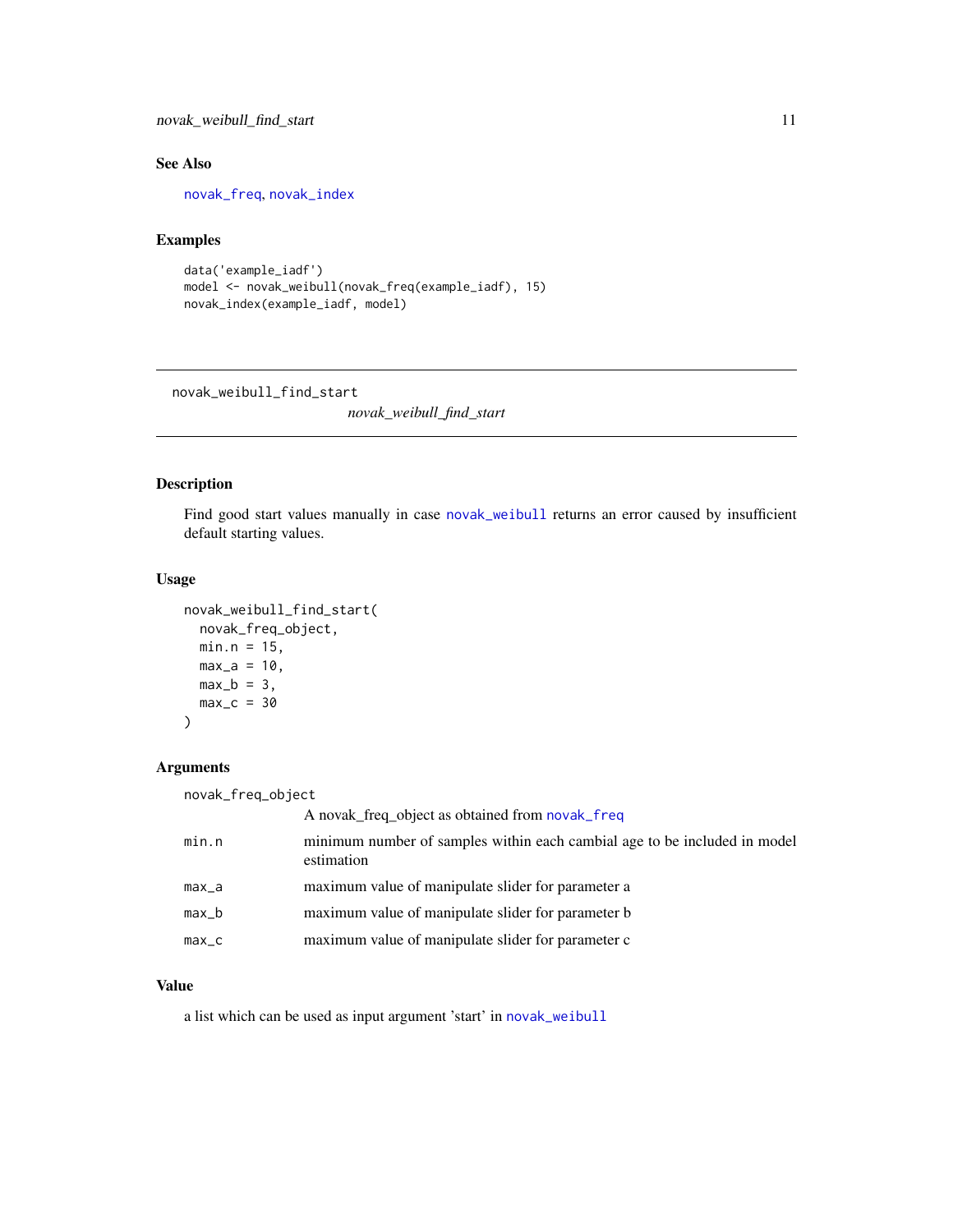<span id="page-11-0"></span>series\_length *series length*

#### Description

returns the series length of the series within a data.frame/rwl object.

#### Usage

```
series_length(x)
```
#### Arguments

x a data.frame/rwl object

#### Value

a numeric vector

sort\_by\_index *sort\_by\_index*

#### Description

internal function such as sortByIndex as in package dplR, shifts series to start with index 1, maintaining the same vector length by adding NA values to the end.

#### Usage

sort\_by\_index(x)

#### Arguments

x a numeric vector, representing an individual rwl series, potentially containing NA values.

#### Value

a numeric vector with the same length as x.

#### Examples

 $x \leq -c(NA, NA, NA, 1, 2, 3, 4, 5, NA, NA)$ iadf:::sort\_by\_index(x) #[1] 1 2 3 4 5 NA NA NA NA NA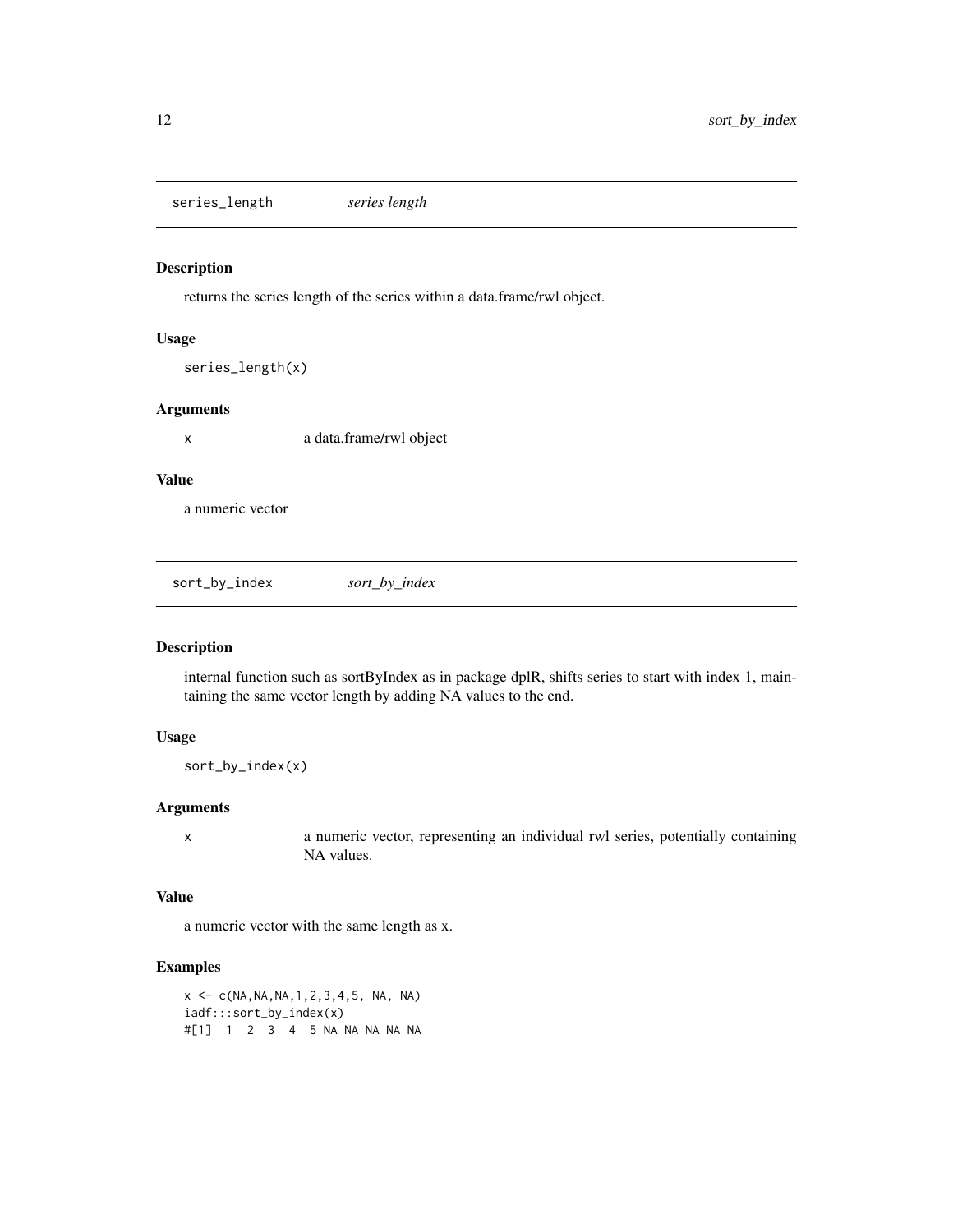#### <span id="page-12-1"></span><span id="page-12-0"></span>Description

little helper functions to convert dataframes from the data format used in multiple dendro-related R packages such as dplR to tidy data used in the tidyverse and vice versa

#### Usage

```
tidy_crn(crn)
untidy_crn(tidy_crn)
tidy_rwl(rwl, value_col = "rwl")
untidy_rwl(tidy_rwl, value_col = "rwl")
```
#### Arguments

| crn       | a chronology as obtained from chron                                                   |
|-----------|---------------------------------------------------------------------------------------|
| tidy_crn  | a tidy chronology as obtained from tidy_crn                                           |
| rwl       | ring width data as obtained from read.rwl                                             |
| value_col | column name of the value column in the tidy tibble of the input resp output<br>object |
| tidy_rwl  | tidy ring width data as obtained from tidy_rwl                                        |

#### Value

data frames or tibbles

to\_cambial\_age *to\_cambial\_age*

#### Description

This function aligns tree ring series to match their cambial ages, taking pith offset into account if provided.

#### Usage

to\_cambial\_age(rwl, po = NULL)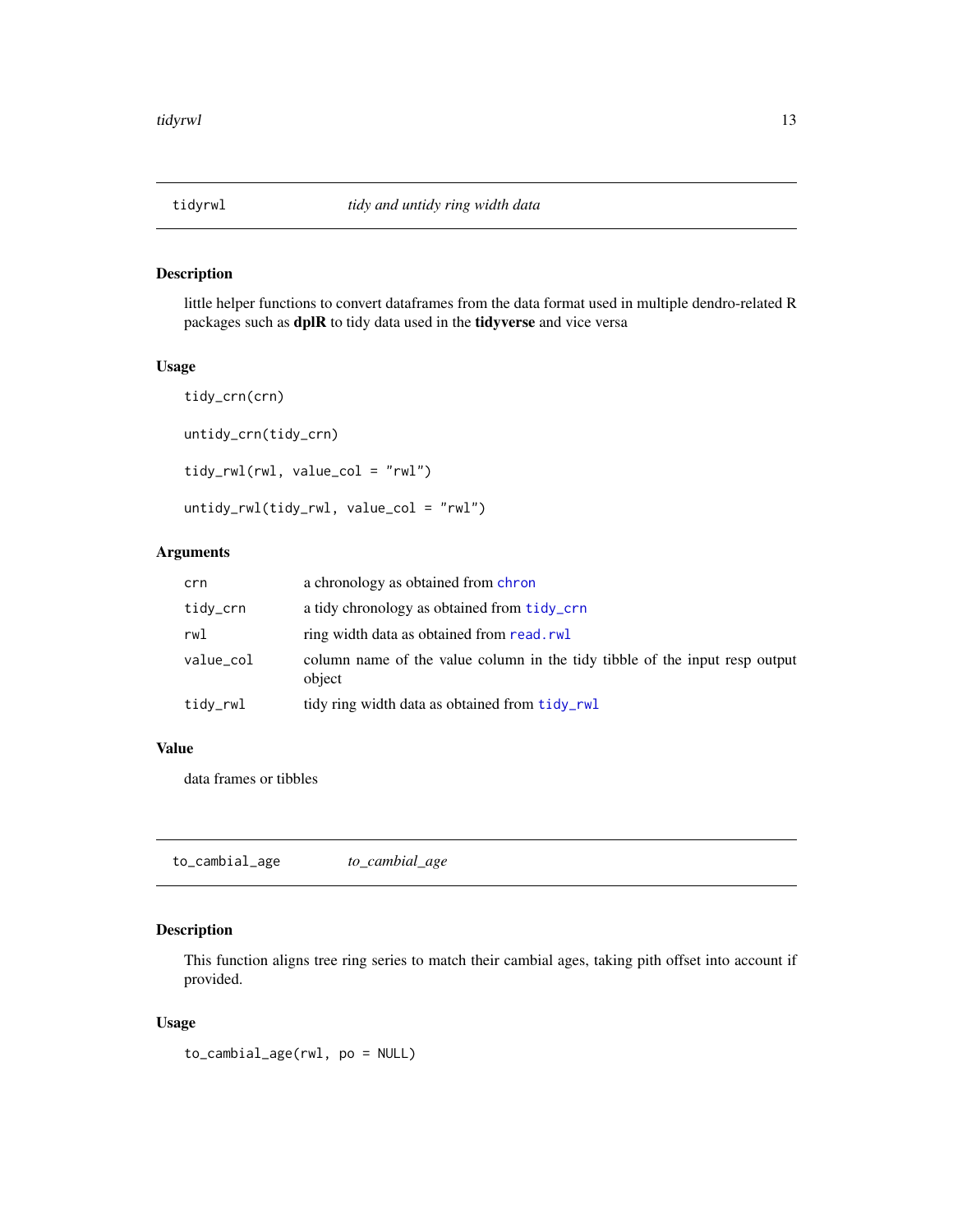#### Arguments

| rwl | a data frame/rwl object.                                                                                         |
|-----|------------------------------------------------------------------------------------------------------------------|
| po  | optional, a data frame containing series names in the first and po data as nr. of<br>years in the second column. |

#### Value

A data.frame with aligned series

### Examples

```
library("dplR")
data("gp.rwl")
data("gp.po")
gp.po$series <- as.character(gp.po$series)
iadf:::to_cambial_age(gp.rwl, gp.po)
```